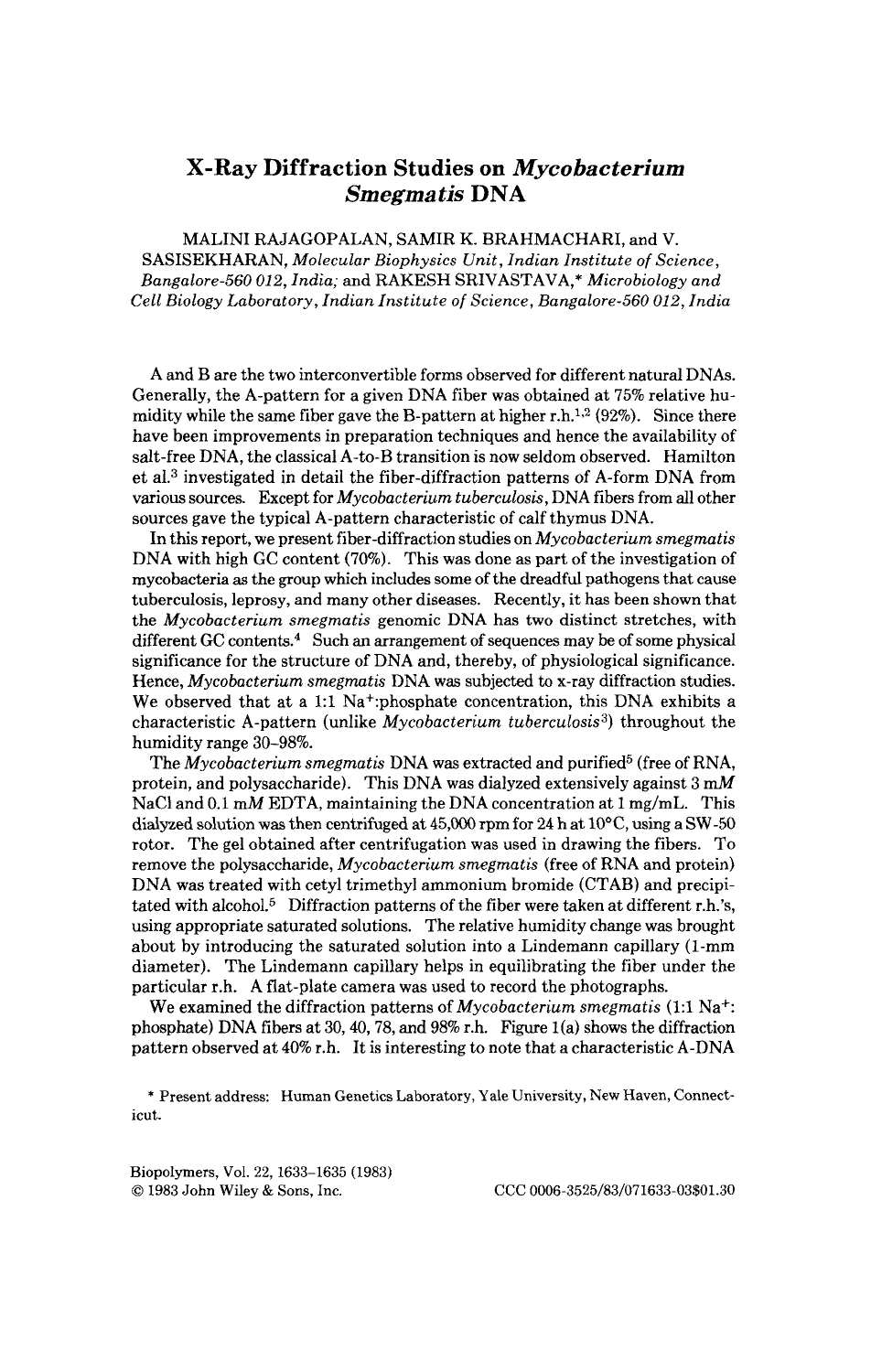

Figure 1. (a) A-type diffraction pattern obtained for Mycobacterium smegmatis DNA fiber at **1:l** Na+:phosphate concentration at r.h. **40%** (using saturated calcium chloride solution). The pattern obtained is similar to that of the A-form of calf thymus DNA. (b) Diffraction pattern of the same fiber at 98% r.h. Note that this pattern is identical to (a).

pattern was obtained where the central spots occur in small groups rather than singly, as in the case of Mycobacterium tuberculosis  $DNA<sup>3</sup>$  Our finding raises some doubt that the difference in diffraction pattern between that reported earlier<sup>3</sup> and ours may not be due only to the difference in the molecular arrangement in the lattice. This difference from similar organisms might be due to the difference in the preparation of samples-in particular, polysaccharide contamination in the DNA sample. Partial retention of polysaccharide in the preparation by CTAB treatment of the fiber of Mycobacterium smegmatis DNA showed an A-pattern; however it is semicrystalline in nature. At a slightly higher concentration of salts, the familiar A-to-B transition was obtained with this DNA fiber.

Fibers drawn using Mycobacterium smegmatis DNA containing the critical salt concentration gave the A-DNA pattern at all relative humidities up to 98%. Figure  $1(b)$  shows the diffraction pattern obtained at 98% r.h. At lower r.h. (9%), the structure collapsed, suggesting that a minimum water content is necessary to maintain the ordered structure, which corresponds to 35% r.h. This finding is similar to the earlier report of Cooper and Hamilton<sup>6</sup> that up to a salt content of  $6\%$  (w/w), the A-conformation was retained even at  $98\%$  r.h. In our case, not only could we specify the sample of DNA used, but also indicate the cation concentration at which the DNA structure would be locked into the A-conformation (1:l Na+: phosphate), as compared to their calculation of salt content (w/w).

It was earlier suggested that DNA may adopt the A-conformation in *vivo* and can be implicated as a structural element during transcription.<sup>7-9</sup> Shakked et al.<sup>10</sup> studied the crystal form of d(GGTATACC) and showed that it forms a duplex similar to A-form DNA. The fact that the octamer sequence is present in many promoters, and that it adopts the A-form as one of the stable structures, suggests that we cannot rule out the possibility of the involvement of the A-form during transcription. Conner et al.<sup>11</sup> worked on the crystal of  $d(CCGG)$ , the most potential sequence for methylation, and found that in the A-form, the interstrand basestacking of the guanines exists and that the cytosine bases are exposed for possible modifications. This stretch d(CCGG) has the highest frequency of modification. This modification is necessary for protection against DNA cleavage by the restriction enzymes.